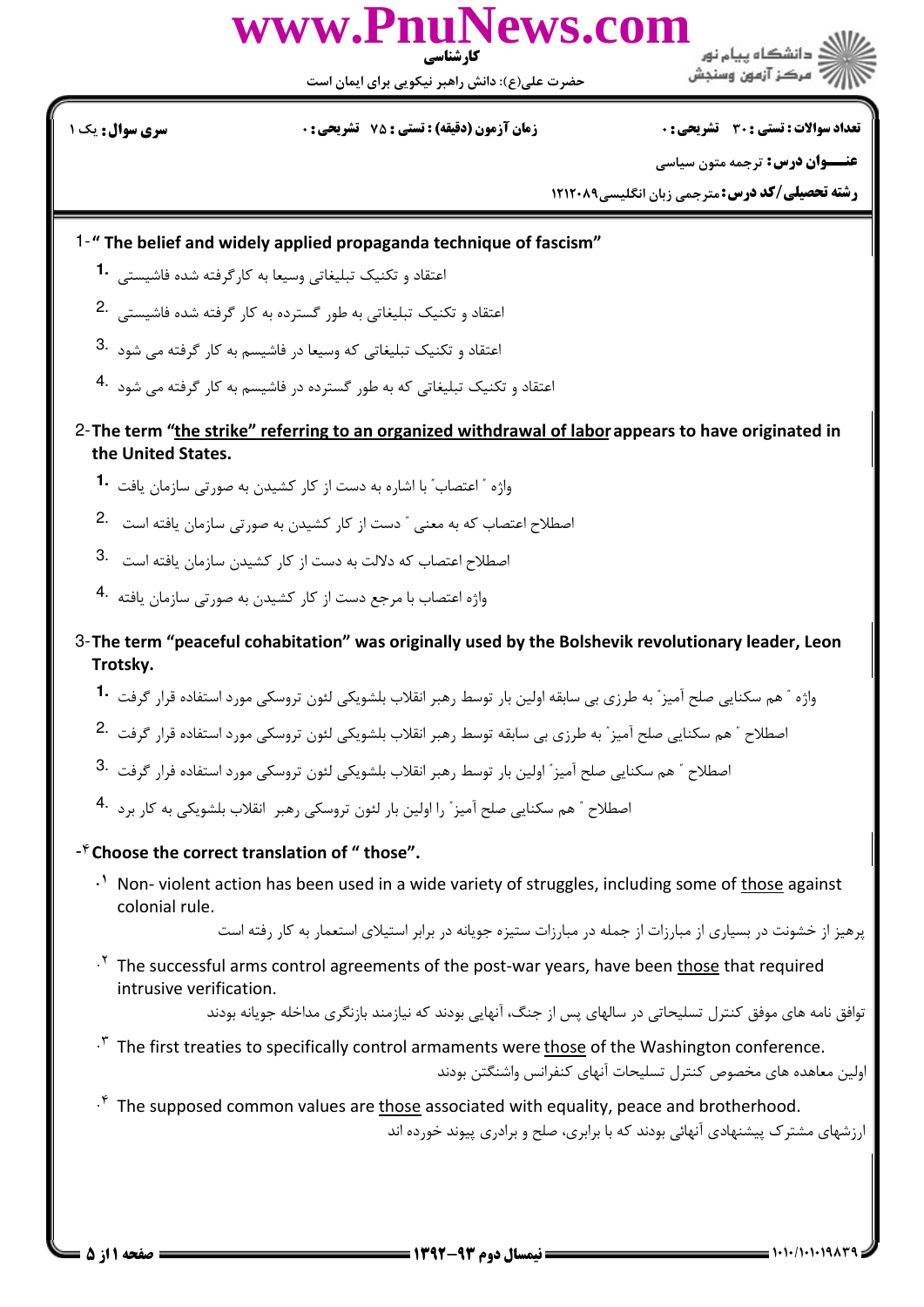|                                                                                                                                                                                                                                                                                                                | www.PnuNews.com<br>کارشناسی<br>حضرت علی(ع): دانش راهبر نیکویی برای ایمان است                 |                                                               | دانشگاه پیام نور<br>مركز آزمون وسنجش                                                                      |  |  |  |
|----------------------------------------------------------------------------------------------------------------------------------------------------------------------------------------------------------------------------------------------------------------------------------------------------------------|----------------------------------------------------------------------------------------------|---------------------------------------------------------------|-----------------------------------------------------------------------------------------------------------|--|--|--|
| <b>سری سوال : ۱ یک</b>                                                                                                                                                                                                                                                                                         | <b>زمان آزمون (دقیقه) : تستی : 75 تشریحی : 0</b>                                             |                                                               | تعداد سوالات : تستى : 30 ٪ تشريحي : 0                                                                     |  |  |  |
|                                                                                                                                                                                                                                                                                                                |                                                                                              |                                                               | <b>عنـــوان درس:</b> ترجمه متون سیاسی                                                                     |  |  |  |
|                                                                                                                                                                                                                                                                                                                |                                                                                              |                                                               | <b>رشته تحصیلی/کد درس:</b> مترجمی زبان انگلیسی1۲۱۲۰۸۹                                                     |  |  |  |
| مناسبتری ن معادل فارسی ترکی بات مشخص شده زی ر را انتخاب کنی د.                                                                                                                                                                                                                                                 |                                                                                              |                                                               |                                                                                                           |  |  |  |
| of all groups.                                                                                                                                                                                                                                                                                                 |                                                                                              |                                                               | 5-Fascist theory establishes a true socialism that eliminates class struggle by reconciling the interests |  |  |  |
| آشتی دادن <b>1۰</b>                                                                                                                                                                                                                                                                                            | صلح دادن .2                                                                                  | راضي ساختن .3                                                 | قبولاندن 4.                                                                                               |  |  |  |
| $-\hat{r}$ What is the most appropriate translation for the verb " begin" in the following translations?                                                                                                                                                                                                       |                                                                                              |                                                               |                                                                                                           |  |  |  |
| . <sup>1</sup> The Soviet Union began to feel threatened by the rise to power of Nazism.<br>اتحاد جماهیر شوروی از افزایش قدرت نازیسم شروع به احساس تهدید کرد<br><sup>.Y</sup> The National Party government began to remove the structures of apartheid.<br>دولت حزب ملی شروع به برچیدن ساختارهای آپارتاید کرد |                                                                                              |                                                               |                                                                                                           |  |  |  |
|                                                                                                                                                                                                                                                                                                                | <sup>. T</sup> The paper was beginning to Pell off the walls.                                | کاغذ دیواری به تدریج از دیوار کنده می شد                      |                                                                                                           |  |  |  |
|                                                                                                                                                                                                                                                                                                                | <sup>.*</sup> In the 19th century non-violent action began to assume its contemporary forms. | در قرن نوزدهم پرهیز از خشونت شروع کرد به گرفتن اشکال کنونی اش |                                                                                                           |  |  |  |
| مناسبتری ن معادل فارسی ترکی بات مشخص شده زی ر را انتخاب کنی د.                                                                                                                                                                                                                                                 |                                                                                              |                                                               |                                                                                                           |  |  |  |
| 7-The end of the second world war had played so large part in fermenting the " cold war".                                                                                                                                                                                                                      |                                                                                              |                                                               |                                                                                                           |  |  |  |
| نقش محوری بازی کردن 1.                                                                                                                                                                                                                                                                                         |                                                                                              | قسمت بزرگی داشتن در <sup>2</sup> ۰                            |                                                                                                           |  |  |  |
| چنان قسمت بزرگی داشتن . 3                                                                                                                                                                                                                                                                                      |                                                                                              | سهم بسزائی داشتن .4                                           |                                                                                                           |  |  |  |
| 8-"Kitchen Cabinet" was first applied to advisors of Andrew Jackson, one of United States<br>presidents.                                                                                                                                                                                                       |                                                                                              |                                                               |                                                                                                           |  |  |  |
| مشاورين نخست وزير <b>1</b> ۰                                                                                                                                                                                                                                                                                   |                                                                                              |                                                               | کابینه مخفی . <sup>4</sup>                                                                                |  |  |  |
| 9-In British system of cabinet government a great deal of decision making and policy preparation is<br>undertaken.                                                                                                                                                                                             |                                                                                              |                                                               |                                                                                                           |  |  |  |
| سیاست گذا <sub>ر</sub> ی <b>1</b> ۰                                                                                                                                                                                                                                                                            | خط مشے <sub>،</sub> دھے <sub>،</sub> 2.                                                      | آماده کردن سیاست <sup>3</sup> ۰                               | ایجاد خط مشے <sub>،</sub> <sup>.4</sup>                                                                   |  |  |  |
|                                                                                                                                                                                                                                                                                                                | 10- Signed in December 1959, the Antarctic Treaty came into force in June 1961.              |                                                               |                                                                                                           |  |  |  |
| اعتبا <sub>ً</sub> قانونی گرفت <b>-1</b>                                                                                                                                                                                                                                                                       | قوت قانونی گرفت۔ 2.                                                                          | شدت گرفت .3                                                   | به اجراء درآمد 4.                                                                                         |  |  |  |
|                                                                                                                                                                                                                                                                                                                |                                                                                              |                                                               |                                                                                                           |  |  |  |
|                                                                                                                                                                                                                                                                                                                |                                                                                              |                                                               |                                                                                                           |  |  |  |
|                                                                                                                                                                                                                                                                                                                |                                                                                              |                                                               |                                                                                                           |  |  |  |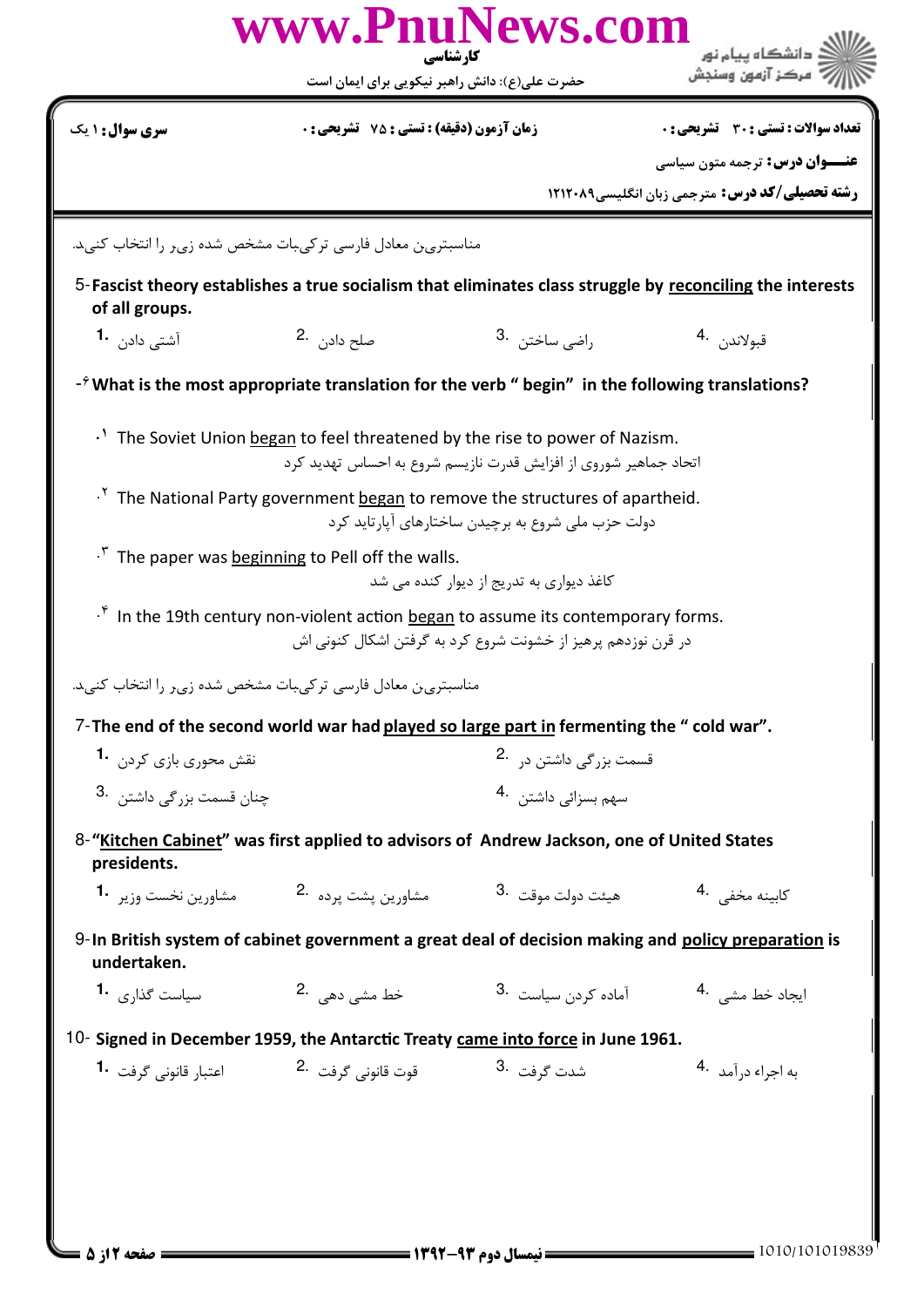|                                                                           |                                                                                          | uNews.com<br>کار شناسی                                                                                                   | دانشگاه ييام نور                                       |  |
|---------------------------------------------------------------------------|------------------------------------------------------------------------------------------|--------------------------------------------------------------------------------------------------------------------------|--------------------------------------------------------|--|
|                                                                           | حضرت علی(ع): دانش راهبر نیکویی برای ایمان است                                            |                                                                                                                          | مركز آزمون وسنجش                                       |  |
| <b>سری سوال :</b> یک ۱                                                    | <b>زمان آزمون (دقیقه) : تستی : 75 ٪ تشریحی : 0</b>                                       |                                                                                                                          | تعداد سوالات : تستى : 30 ٪ تشريحي : 0                  |  |
|                                                                           |                                                                                          |                                                                                                                          | <b>عنـــوان درس:</b> ترجمه متون سیاسی                  |  |
|                                                                           |                                                                                          |                                                                                                                          | <b>رشته تحصیلی/کد درس: مترجمی زبان انگلیسی ۱۲۱۲۰۸۹</b> |  |
| 11-The provision apply to all land south of sixty degrees south latitude. |                                                                                          |                                                                                                                          |                                                        |  |
|                                                                           | تمام زمینهای واقع در جنوب مدار شصت درجه جنوبی 1.                                         |                                                                                                                          |                                                        |  |
| تمام زمینهای واقع در درجات شصت جنوب مدار .2                               |                                                                                          |                                                                                                                          |                                                        |  |
|                                                                           | تمامی زمینهای واقع درجنوب مدار جنوبی شصت درجه ای 3.                                      |                                                                                                                          |                                                        |  |
|                                                                           | تمامی زمینهای واقع درجنوب مدارهای جنوبی شصت درجه ای . 4                                  |                                                                                                                          |                                                        |  |
|                                                                           |                                                                                          | 12-Granting unlimited inspection powers to the Authority to safe guard against violations.                               |                                                        |  |
| جلوگیری از تخلفات و تامین امنیت 1۰                                        |                                                                                          | جلوگیری از تخلفات <sup>.2</sup>                                                                                          |                                                        |  |
| تضمین داد <sub>ن</sub> د <sub>ر</sub> هنگام تخلفات 3۰                     |                                                                                          | مراقب بودن در هنگام تخلفات 4.                                                                                            |                                                        |  |
| elites.                                                                   |                                                                                          | 13-Civil defense preparation was restricted mainly to protecting government and administrative                           |                                                        |  |
| برگزيدگان دولتي. <b>1</b> ۰                                               | نخبگان اجرائی <sup>2</sup> ۰                                                             | متحدان دولتي . <sup>3</sup>                                                                                              | هم پیمانان اجرایی <sup>4</sup> ۰                       |  |
|                                                                           |                                                                                          | 14-The behavior of people using non-violent action who neither initiate nor retaliate with violence.                     |                                                        |  |
| نه  با خشونت مقابله مے ، کنند <b>1۰</b>                                   |                                                                                          | از خشونت جلوگیری نمیکنند 2.                                                                                              |                                                        |  |
| نه با خشونت مقابله به مثل می کنند 3.                                      |                                                                                          | با خشونت رفتار نمی کنند <sup>.4</sup>                                                                                    |                                                        |  |
| their importance.                                                         |                                                                                          | 15-Civil liberties and human rights are closely related and all governments pay at least lip service to                  |                                                        |  |
|                                                                           | تمامی دولتها دست کم در مورد اهمیت آزادی های مدنی و حقوق بشر تملق گوئی می کنند <b>1</b> ۰ |                                                                                                                          |                                                        |  |
|                                                                           | تمامی دولتها حداقل از اهمیت آزادی های مدنی و حقوق بشر صحبت می کنند <sup>.2</sup>         |                                                                                                                          |                                                        |  |
|                                                                           |                                                                                          | تمامی دولتها حداقل از اهمیت آزادی های مدنی و حقوق بشر دم می زنند ولی اقدام مهمی در این خصوص انجام نمی دهند <sup>.3</sup> |                                                        |  |
|                                                                           |                                                                                          | تمامی دولتها دست کم خدماتی شفاهی در مورد اهمیت آزادیهای مدنی و حقوق بشر ارائه می دهند <sup>.4</sup>                      |                                                        |  |
|                                                                           | which commentators thought indissoluble.                                                 | 16-From 1969 to 1982 west Germany was ruled by coalition of social democrats and free democrats                          |                                                        |  |
| نظريه پردازان <b>1</b> ۰                                                  | سياستمداران 2.                                                                           | دولتمردان 3.                                                                                                             | مفسران 4.                                              |  |
|                                                                           |                                                                                          | 17-In the course of these events a younger lawyer, Mohandas Gandhi, emerged to prominence.                               |                                                        |  |
| مشهور شدن <b>1.</b>                                                       | غالب شدن 2.                                                                              | ظاهر شد <sub>ن،</sub> 3.                                                                                                 | پديدا <sub>ر</sub> شد <sub>ن</sub> .4                  |  |
| 18-From the late 1960s détente grew, or at least became more fashionable. |                                                                                          |                                                                                                                          |                                                        |  |
| دفاع <b>1.</b>                                                            | تنش .2                                                                                   | تنش زدائے <sub>،</sub> 3.                                                                                                | آشتی ملی . 4                                           |  |
| صفحه 13 از 5                                                              |                                                                                          | == نیمسال دوم ۹۳-۱۳۹۲ =                                                                                                  | $=$ 1010/101019839                                     |  |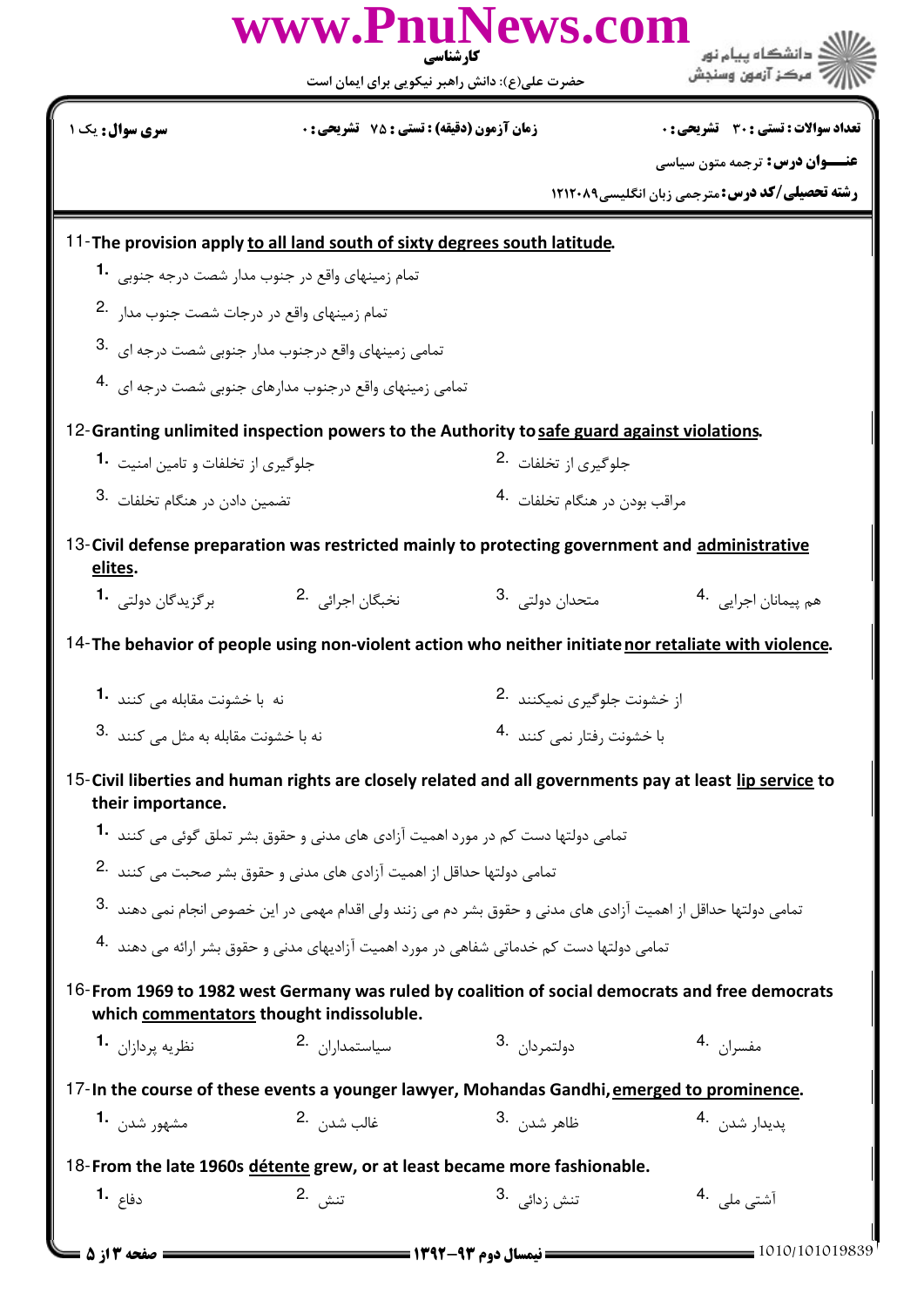| www.PnuNews.com<br>ے دانشگاہ ییام نو <b>ر</b>                                                                  |                                                                                                         |                                              |                                                                                                      |  |  |
|----------------------------------------------------------------------------------------------------------------|---------------------------------------------------------------------------------------------------------|----------------------------------------------|------------------------------------------------------------------------------------------------------|--|--|
|                                                                                                                | کارشناسی<br>حضرت علی(ع): دانش راهبر نیکویی برای ایمان است                                               |                                              | ُ مرڪز آزمون وسنڊش                                                                                   |  |  |
| <b>سری سوال :</b> یک ۱                                                                                         | <b>زمان آزمون (دقیقه) : تستی : 75 ٪ تشریحی : 0</b>                                                      |                                              | <b>تعداد سوالات : تستی : 30 ٪ تشریحی : 0</b>                                                         |  |  |
|                                                                                                                |                                                                                                         |                                              | <b>عنـــوان درس:</b> ترجمه متون سیاسی<br><b>رشته تحصیلی/کد درس: مترجمی زبان انگلیسی1۲۱۲۰۸۹</b>       |  |  |
|                                                                                                                |                                                                                                         |                                              |                                                                                                      |  |  |
| clearest example.                                                                                              | 19-The initial popular Czechoslovak resistance to the soviet-led occupation of August 1968 is the       |                                              |                                                                                                      |  |  |
| برای هدایت شوروی به اشغال <sup>1</sup> ۰                                                                       |                                                                                                         | برای اشغال شوروی هدایت شده 2.                |                                                                                                      |  |  |
| 3. اشغال هدايت شده شوروي.                                                                                      |                                                                                                         | اشغال بدست شوروى 4.                          |                                                                                                      |  |  |
| military coups d'état.                                                                                         | 20-Such methods have also been used with considerable effect, in struggles against initially successful |                                              |                                                                                                      |  |  |
| کودتاهای نظامی که در ابتدای امر موفق بوده اند 1.                                                               |                                                                                                         | کودتاهای موفقی که از ابتدا نظامی بوده اند 2. |                                                                                                      |  |  |
| از اول کودتاهای موفق نظامی بوده اند 3.                                                                         |                                                                                                         | کودتاهای نظامی از ابتدا موفق <sup>4</sup> ۰  |                                                                                                      |  |  |
| 21-Federalism is often seen as a complex and cumbersome method of government.                                  |                                                                                                         |                                              |                                                                                                      |  |  |
| کا <sub>ر</sub> آمد <b>-1</b>                                                                                  | در هم ريخته 2.                                                                                          | ناكا <sub>ر</sub> آمد 3.                     | منظم ۔4                                                                                              |  |  |
| 22-De Gaulle created a nuclear deterrence force.                                                               |                                                                                                         |                                              |                                                                                                      |  |  |
| نیروی هسته ای رعب آور <b>1.</b>                                                                                |                                                                                                         | نیروی هسته ای ترساننده و باز دارنده 2.       |                                                                                                      |  |  |
| نیروی هسته ای ترس آور <sup>.3</sup>                                                                            |                                                                                                         | تسلیحات هسته ای ترساننده و بازدارنده 4.      |                                                                                                      |  |  |
| 23-As early as the 1920s politicians were attacking the tendency for everyone to be a hyphenated-<br>American. |                                                                                                         |                                              |                                                                                                      |  |  |
| امریکایے خاص <b>1</b> ۰                                                                                        | آمریکایی مبرا شده 2.                                                                                    | آمريکايے مھاجر <sup>.3</sup>                 | دومليتى 4.                                                                                           |  |  |
| <b>COMECON.</b>                                                                                                |                                                                                                         |                                              | 24-As the IMF is inevitably linked to capitalist economic systems, it was spurned by most members of |  |  |
| سازمان های کمک های اقتصادی، <b>1۰</b>                                                                          |                                                                                                         | سازمان کمک های متقابل ارویای شرقی .2         |                                                                                                      |  |  |
| سازمان کمک های دو طرفه <sup>.3</sup>                                                                           |                                                                                                         | صندوق بين المللي يول 4.                      |                                                                                                      |  |  |
| 25-Non-Marxist social scientists tend to assume racism as a form of xenophobia.                                |                                                                                                         |                                              |                                                                                                      |  |  |
| بیگانه پرستی <b>1</b> ۰                                                                                        |                                                                                                         | ں گانه ترسے <sup>2</sup> ۰                   |                                                                                                      |  |  |
| ترس از موقعیت اجتماعی 3.                                                                                       |                                                                                                         | ترس از اقتدار سیاسی یک کشور <sup>4</sup> ۰   |                                                                                                      |  |  |
| 26-The policy is designed to perpetuate control of the state by the European military.                         |                                                                                                         |                                              |                                                                                                      |  |  |
|                                                                                                                | این سیاست به منظور تثبیت و تداوم کنترل دولت به وسیله اقلیت اروپائی طرح ریزی شده است <b>1۰</b>           |                                              |                                                                                                      |  |  |
| این سیاست طراحی شده به منظور تثبیت و تداوم کنترل دولت به وسیله اقلیت اروپائی <sup>2</sup> ۰                    |                                                                                                         |                                              |                                                                                                      |  |  |
| این سیاست توسط اقلیت اروپائی طراحی شده تا همیشه کنترل دولت را در اختیار داشته باشند <sup>3</sup> ۰             |                                                                                                         |                                              |                                                                                                      |  |  |
| هدف از طراحی چنین سیاستی این بود که کنترل دولت همیشه در اختیار اقلیت اروپائی باشد <sup>4</sup> ۰               |                                                                                                         |                                              |                                                                                                      |  |  |
| صفحه ۱۴: ۵                                                                                                     | == نیمسال دوم ۹۳-۱۳۹۲ =======                                                                           |                                              | 1010/101019839                                                                                       |  |  |